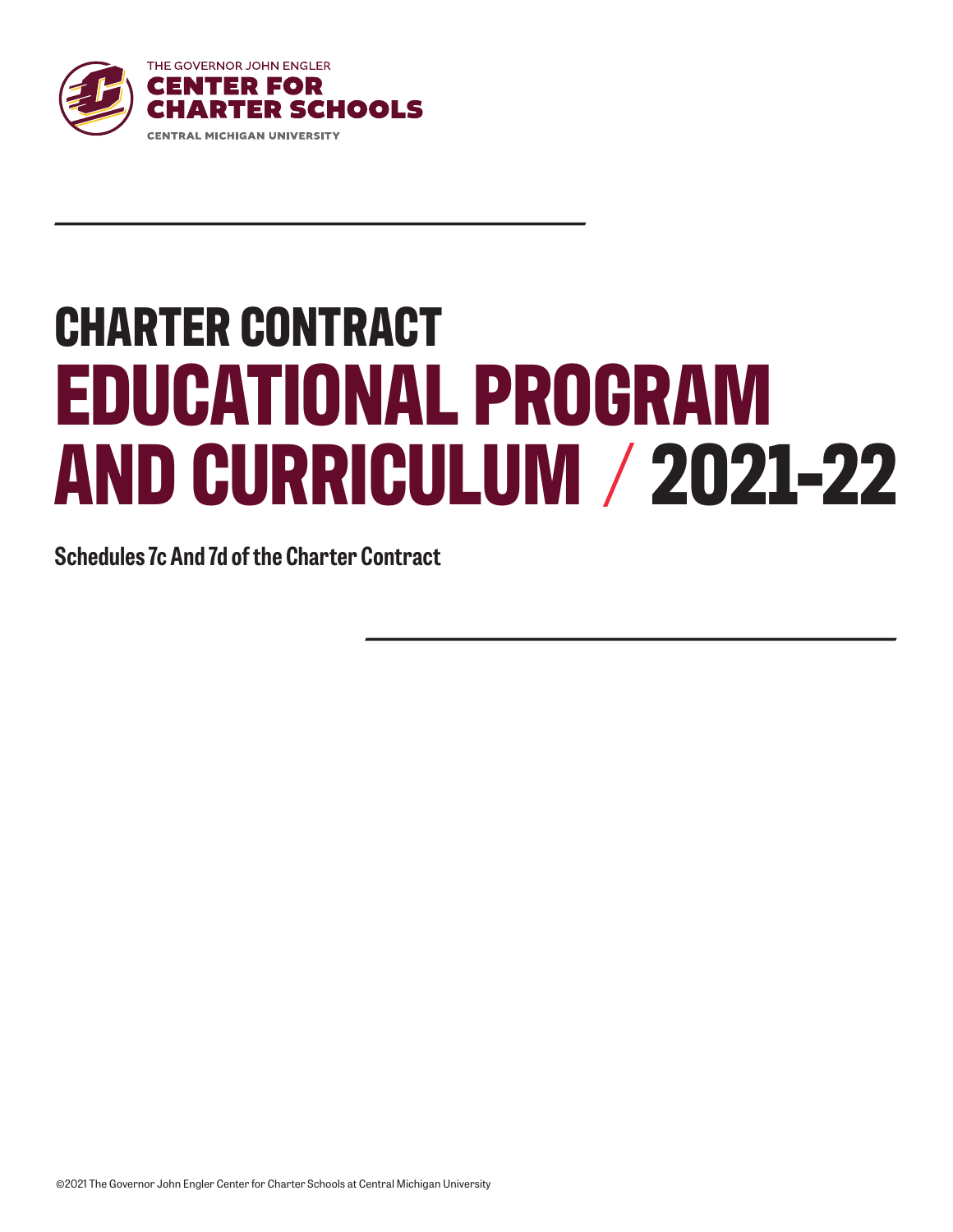# **EDUCATIONAL PROGRAM REQUIREMENTS**

**In accordance with applicable law and the Charter Contract Terms and Conditions of, including Article VI, Section 6.3, the school shall implement, deliver and support the Educational Program identified in Schedule 7c. The Educational Program is a narrative description of the school's unique approach to delivering the Curriculum in order to fulfill the school's mission and vision. Throughout the description of the Educational Program it is expected that, where applicable, a citation of the underlying research will be provided. The Educational Program shall include all of the following:**

- » **The school's mission statement, the school's vision statement and a statement of the school's values;**
- » **An explanation of how the Educational Program is delivered to ensure that all students are provided the opportunity to attain the knowledge and skills as indicated in the written curriculum and described by state and national standards, both in core and non-core subject areas;**
- » **A description of the approach(es) used to deliver the Educational Program in order to engage students in learning;**
- » **A description of how the program allows for adaption and modification to meet the needs of all learners, e.g., gifted and talented students, students below grade level, students who qualify for special education services, English Language Learners. If the school serves fourth or seventh-grade students, then the description is required to include how the school will ensure that every general education student who does not show proficiency in reading will receive "special assistance reasonably expected to enable the pupil to bring his or her reading skills to grade level within 12 months" ([MCL 380.1278\(8\)](http://www.legislature.mi.gov/(S(jtlcsqa44nnocwharkehz5pc))/mileg.aspx?page=getObject&objectname=mcl-380-1278));**

*Note: The Center has prepared, and will provide the school with, standard language that describes the legal requirements to service students who qualify for special education. The school may expand on this standard description to the extent it deems necessary to appropriately describe the program.*

- » **A description of the assessments utilized by the school to ensure progress toward the Educational Goal stated in the Contract. This should include not only the summative assessments required by law and the Contract but also other formative and summative assessments that are essential to measuring successful implementation of the school's curriculum;**
- » **If applicable, a description of how the middle school and/or high school Educational Program addresses the skills necessary to prepare students academically for a successful transition;**
- » **A statement regarding the development of Educational Development Plans for all middle school students ([www.michigan.gov/documents/mde/PC\\_Extras\\_1\\_2015\\_482099\\_7.pdf](http://www.michigan.gov/documents/mde/PC_Extras_1_2015_482099_7.pdf));**
- » **If applicable, describe explicit graduation requirements that, at a minimum, comply with the Michigan Merit Curriculum**
- » **A description of the method of evaluation used to determine the effectiveness of the implementation, delivery and support of the Educational Program; and**
- » **If applicable, the Educational Program must include specific language regarding an early childhood education program. If the school is considering adding an early childhood education program, an Early Childhood Education Questionnaire must be completed and submitted to the Center. The questionnaire is available in fillable .pdf format on the Center's website at [www.TheCenterForCharters.org/charter](http://www.TheCenterForCharters.org/charter-contract-development)[contract-development](http://www.TheCenterForCharters.org/charter-contract-development).**

*Note: The Center has prepared, and will provide the school with, standard language that describes the requirements of an early childhood education program. The school may expand on this standard description to the extent it deems necessary to appropriately describe the program. A Contract amendment incorporating the addition of an early childhood education program will not be processed until the school*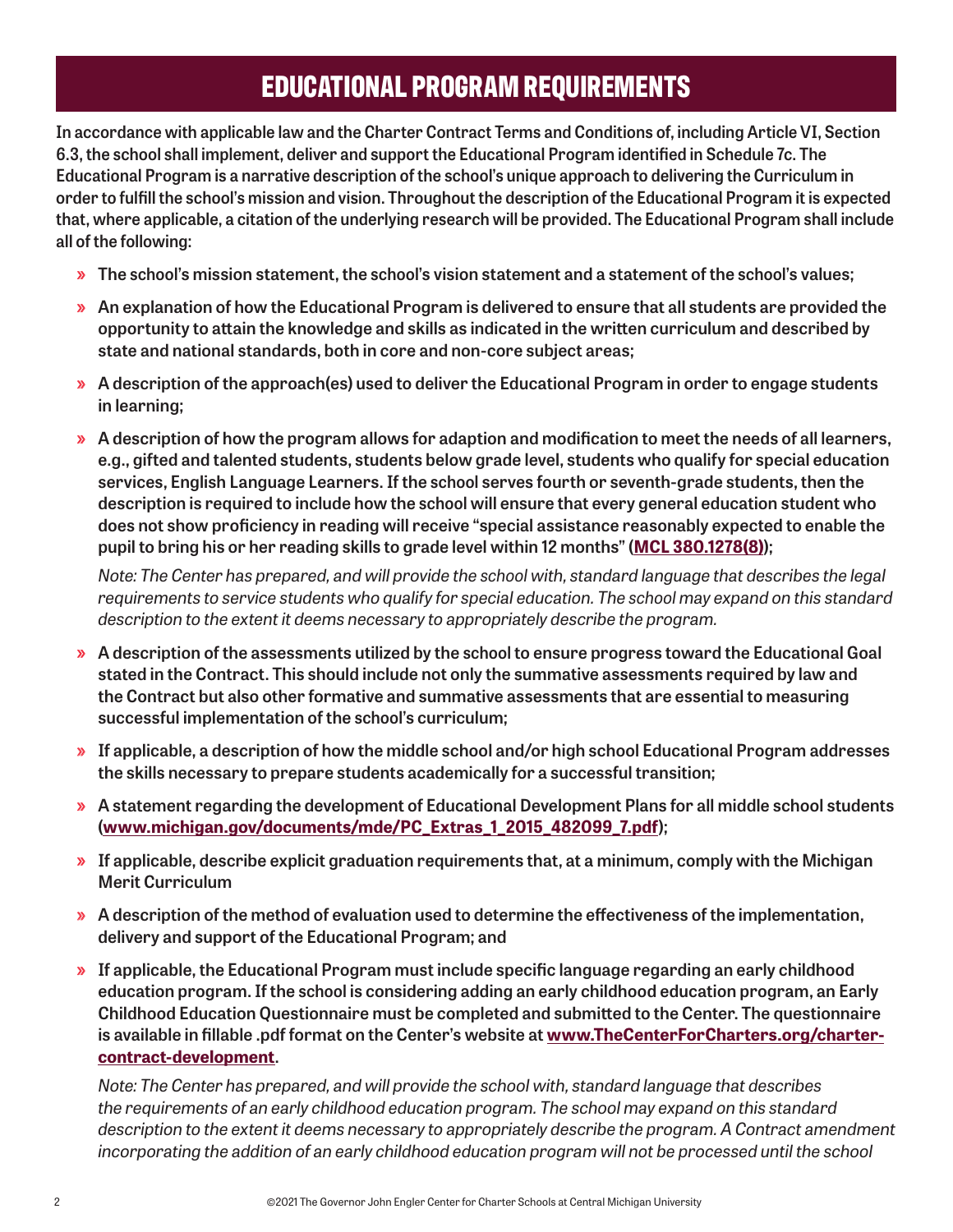*obtains a license to operate the program from the Michigan Department of Licensing and Regulatory Affairs' Bureau of Community and Health Systems.*

# **CURRICULUM REQUIREMENTS**

**In accordance with applicable law and the Contract Terms and Conditions, including Article VI, Section 6.4, the school shall implement, deliver and support the Curriculum identified in Schedule 7d. The submission is required to include a detailed written curriculum by grade or level covering each subject/course to be taught and represent a focused, coherent and rigorous learning agenda. At a minimum, the subjects to be taught, as required by law, shall include English language arts, mathematics, science, social studies, physical education and health for kindergarten through grade eight. High school programs are required to offer a course of study that meets the Michigan Merit Curriculum ([MCL 380.1278a](http://www.legislature.mi.gov/(S(rzf0ndhxpwd1cadsx3gqd41u))/mileg.aspx?page=getObject&objectName=mcl-380-1278a), [380.1278b](http://www.legislature.mi.gov/(S(rzf0ndhxpwd1cadsx3gqd41u))/mileg.aspx?page=getobject&objectname=mcl-380-1278b)).** 

#### **The school's curricular submission must meet the following requirements. The curriculum will:**

- » **Demonstrate a logical sequence of learning objectives aligned to state and national standards;**
- » **Outline instructional resources and tools;**
- » **Provide the essential vocabulary for each content area; and**
- » **Specify the methods of assessment.**

#### **Specific Health requirements including, but not limited to:**

- » **Health education ([MCL 380.1169](http://www.legislature.mi.gov/(S(rzf0ndhxpwd1cadsx3gqd41u))/mileg.aspx?page=getObject&objectName=mcl-380-1169), [380.1502](http://www.legislature.mi.gov/(S(rzf0ndhxpwd1cadsx3gqd41u))/mileg.aspx?page=getObject&objectName=mcl-380-1502) and [380.1170](http://www.legislature.mi.gov/(S(dmnhi031cabmkrdpblvu5da1))/mileg.aspx?page=GetObject&objectname=mcl-380-1170));**
- » **Dangerous communicable diseases, including, but not limited to HIV/AIDS ([MCL 380.1169](http://www.legislature.mi.gov/(S(rzf0ndhxpwd1cadsx3gqd41u))/mileg.aspx?page=getObject&objectName=mcl-380-1169)); and**
- » **Sex education, if it is part of the school's curriculum ([MCL 380.1506](http://www.legislature.mi.gov/(S(q2sf0h0hy2thy2g2bhcscii2))/mileg.aspx?page=GetObject&objectname=mcl-380-1506), [380.1507](http://www.legislature.mi.gov/(S(w0sae5o1neohfvi2pztm0slj))/mileg.aspx?page=GetObject&objectname=mcl-380-1507) and [388.1766a](http://www.legislature.mi.gov/(S(nrq0bmvabv4kuhtinrlqiukd))/mileg.aspx?page=GetObject&objectname=mcl-388-1766a)).**

#### **Other considerations:**

- » **If the curriculum is web-based, the school is required to provide all necessary login and password information such that a representative of the Center may review the curriculum in its entirety;**
- » **Within the curricular document, include a citation to the specific standard(s) to which the curriculum is aligned;**
- » **Complete the course matrix, listing all the courses offered per grade or level. Additionally, include the school contact person for all curriculum-related questions (template available at [www.](www.TheCenterForCharters.org/charter-contract-development) [TheCenterForCharters.org/charter-contract-development](www.TheCenterForCharters.org/charter-contract-development); and**
- » **Submit the written curriculum in a consistent format and as separate course documents clearly identified by school name, course title and grade or level. All submissions must follow the submission timeline established via the notification identified in Step Three of the contract amendment process.**

# **NON-CORE CURRICULUM REQUIREMENTS**

**Non-core curriculum is to be submitted in the same format as the core curriculum. The same template is required to be used, with a curricular document submitted for each grade, level and subject offered. As with the core curriculum, all non-core courses must be explicitly aligned with the state or national standards, representing a focused, coherent and rigorous learning agenda.**